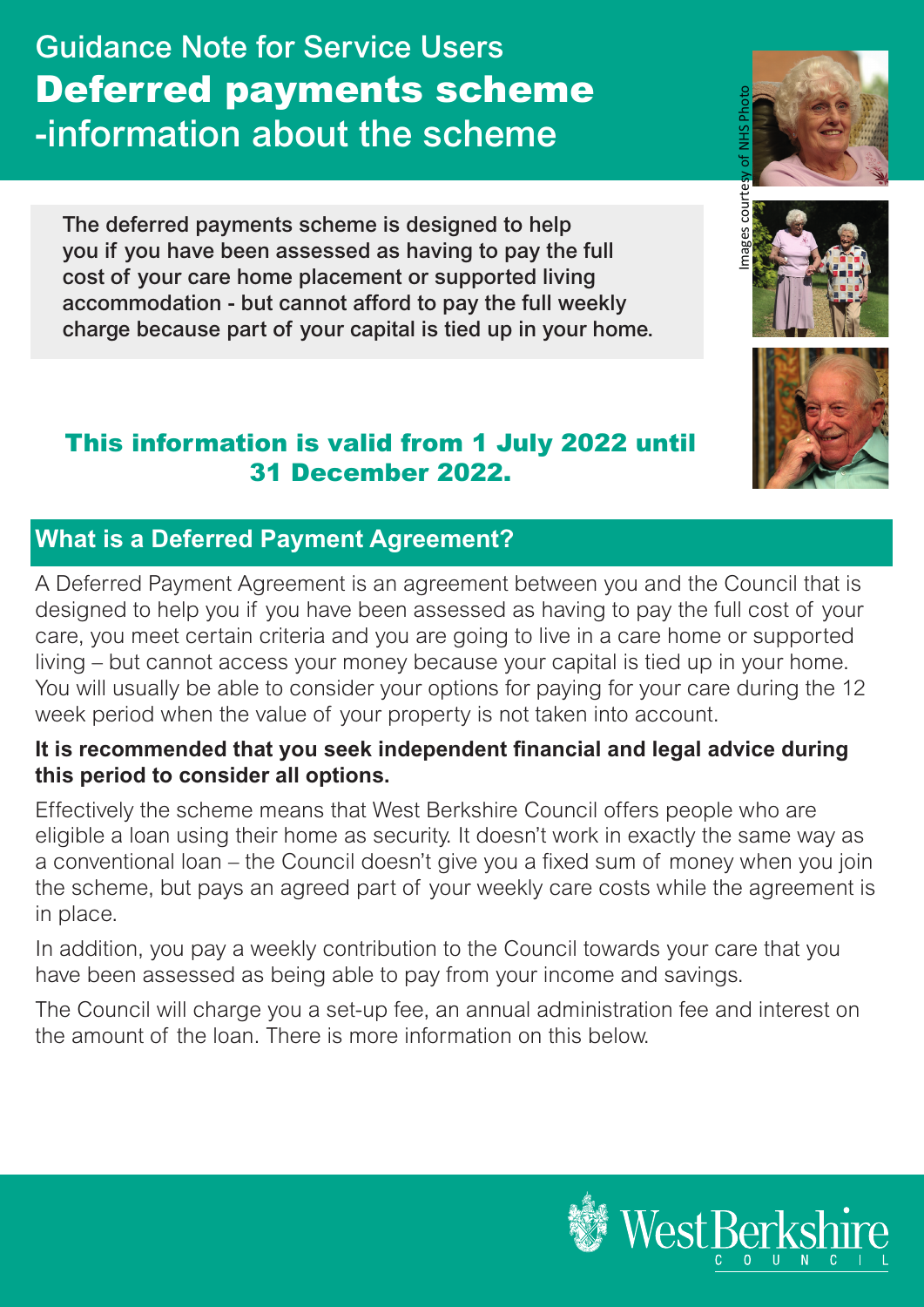## **How does a Deferred Payment Agreement work?**

The agreed part of the costs paid by the Council together with any set up fees and interest builds up as a debt – which is usually cleared when the money tied up in your home is released. For many people this will be done by selling their home.

However, you can also pay the debt back from another source if you want to. For example, the repayment could be made by a third party or it could be paid back from another asset in the estate such as a life insurance policy.

The Deferred Payment Agreement is designed so you do not have to sell your home if you don't want to – you may, for example, decide to keep your home for the rest of your life and repay the money owed to the Council out of your estate, or you may want to rent out your property to generate income.

If the property is let you must provide a copy of the tenancy agreement and a copy of the letting agency agreement where applicable.

If you intend letting the property after entering into the deferred payment agreement you must first obtain the Council's written consent. Any proposed tenancy should be for a period of not more than 12 months and must be an assured shorthold tenancy.

#### **If you do rent out your property, the Council will take into account 80% of the gross rent being charged for the property in calculating your contribution towards your care.**

#### **Can you have a Deferred Payment?**

If all the following statements relate to you and reflect your situation, the Council is required to offer you a Deferred Payment Agreement:

- Your assessed eligible care needs will be met through the provision of a permanent care home placement or supported living accommodation
- You have been assessed as having less than (or equal to) £23,250 in assets excluding the value of your home (ie in savings and other non-housing assets)
- Your home is not disregarded for the purposes of financial assessment (for example, it is not occupied by a spouse, civil partner or dependent relative as defined in Regulations on charging for care and support)
- The Council is able to place a first legal charge in the Land Register on the property that is/was your main or only home to secure the debt. To do this, your property must be registered at the Land Registry
- If there are other people who own the property with you, they agree that the Council's interest will rank above their interest in the property and will sign the relevant documents to say this
- You, and any co-owners, agree to join in as borrowers to the legal charge. In addition the co-owners will need to consent to the legal charge and will need to agree not to object to the sale of the property for the purpose of repaying the debt due to the Local Authority.
- You have mental capacity to enter into a Deferred Payment Agreement or have an Attorney or Deputy able to enter into the agreement on your behalf.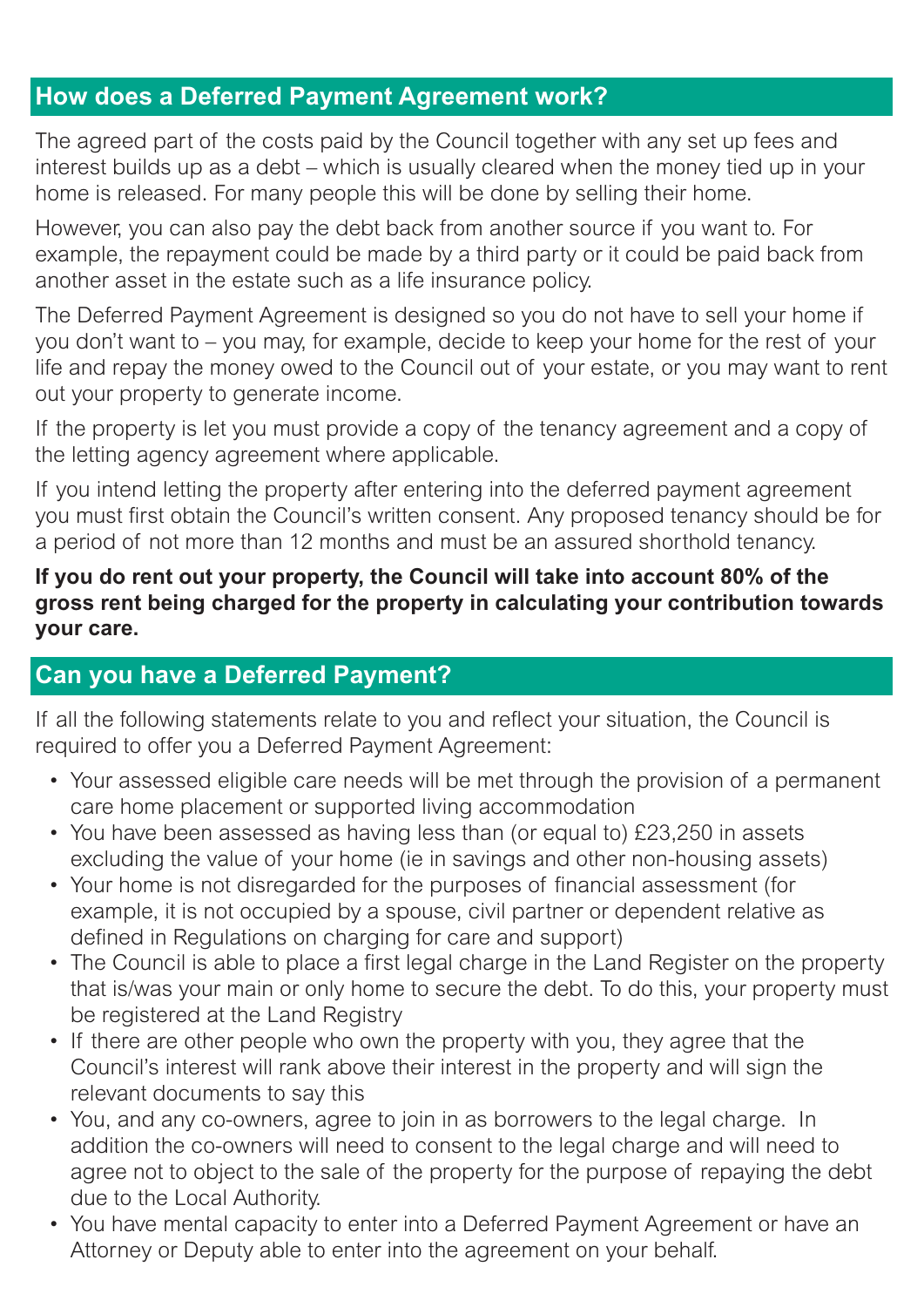# **When the Council can refuse your application**

The higher the risk to the Council of being unable to recover the money due, the more likely the Council will be to refuse to offer you a Deferred Payment Agreement.

If the Council cannot ensure adequate security is in place for the amount being deferred the application will be turned down. The Council needs to be confident that the amount deferred will be repaid in the future. Adequate security is usually when the Council secures a first legal charge against a property in the Land Register. This means that when the property is sold, the debt you owe the Council takes priority over any other charge on the property.

If your application for a Deferred Payment Agreement is refused by the Council, we will explain why.

# **How much do I pay back?**

The amount you will pay back is made up of the amount the Council has paid towards your care costs plus any legal and administration fees that have been deferred plus interest on the deferred amount.

There will be legal and administration fees to be paid in respect of setting up the Deferred Payment Agreement. You will have the option to pay the fees on signing of the documents or to add them to the debt and settle them on the sale of the property. However, if you add them to the debt they will continue to accrue interest until they are settled. Unless you state otherwise, the set up legal and administration fees will become payable on the signing of the documents.

The set up legal fees are currently £700 plus the Land Registry registration fee (sliding scale based on property value ranging from £20 to £250) and any Land Registry search fees (£3 per search). The Council's Legal Service will write to you separately about these charges.

The set up administration fee is currently £157

There will also be an annual administration fee of £262 per year and a termination fee of £300. Unless you state otherwise the administration fee will be invoiced annually on the anniversary of the start of the Deferred Payment Agreement.

#### **Interest charged under a Deferred Payment Agreement**

West Berkshire Council will charge interest on the deferred amount for the whole period that the agreement is in place. The interest will form part of the amount you owe to the Council. The Council charges the maximum interest rate as set nationally. The rate of interest is updated twice yearly in Government Office of Budgetary responsibility reports. Updated rates will be applied to your debt from the following 1 January and 1 July as appropriate. The rate of interest may therefore change between starting discussions with the Council and the time when you sign the agreement.

#### *The current maximum interest rate as at 1 July 2022 is 1.55% per annum, compounded daily.*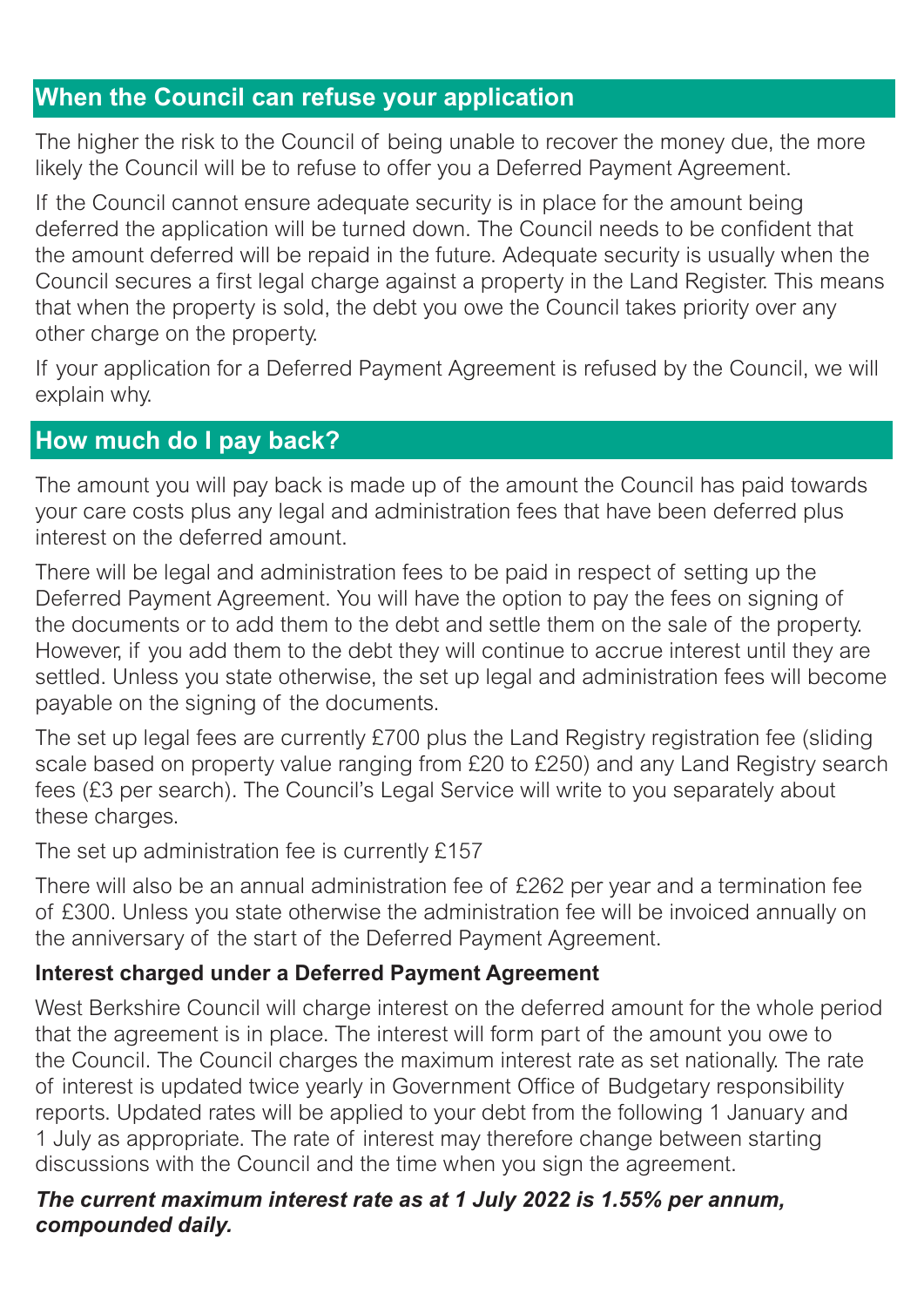# **How the Council will calculate the amount it will offer to include in your Deferred Payment Agreement**

- Before it offers you a Deferred Payment Agreement the Council will require a valuation of your property.
- West Berkshire Council will use your home as security for the amount owed under the Deferred Payment Agreement. The maximum we can defer against the value of your home (the 'equity limit') is 90% of its current market value, less £14,250.
- When the amount you have deferred reaches 70% of the equity limit, we will request a valuation of your property to monitor the amount of equity remaining. We will provide you with at least 30 days written notice when you are about to reach your equity limit.

## **What are the key things I need to consider?**

- The scheme gives you the choice of whether or not to sell your home to help pay care costs
- A Deferred Payment could be used as a 'bridging loan' to give you time and flexibility to sell your home when you choose to do so
- It may provide peace of mind during a time that can be challenging for you and your loved ones
- You can terminate the agreement at any time but you will need to repay the full amount due, including administration costs and interest, straight away
- If the Council agrees there is enough equity in your home you can add the cost of any top up arrangement to the Deferred Payment Agreement loan amount
- You may wish to consider who would be responsible for your finances should you lose capacity during the period of the Deferred Payment Agreement, and to consider putting steps in place to appoint an attorney.

# **What are the key things I need to have in place/organise?**

- **• You should obtain your own legal advice/representation and seek independent financial advice in respect of the deferred payments documentation and the signing of the same. This should include verification of your identity and completion of Land Registry Form ID1 (see below the Section headed 'Evidence of Identity' as to identity requirements).**
- Register the property at the Land Registry if your property is currently unregistered.
- Ensure that necessary maintenance is carried out on the property at your own expense
- Insure your property at your expense
- Decide whether you want to pay an administration fee up front or add it to the deferred amount on which interest will be charged.
- Ensure that all owners of the property are prepared to sign all relevant documentation.
- Provide evidence of any other mortgage/loan details including details of any future advances. You must provide written consent from any other lender to use the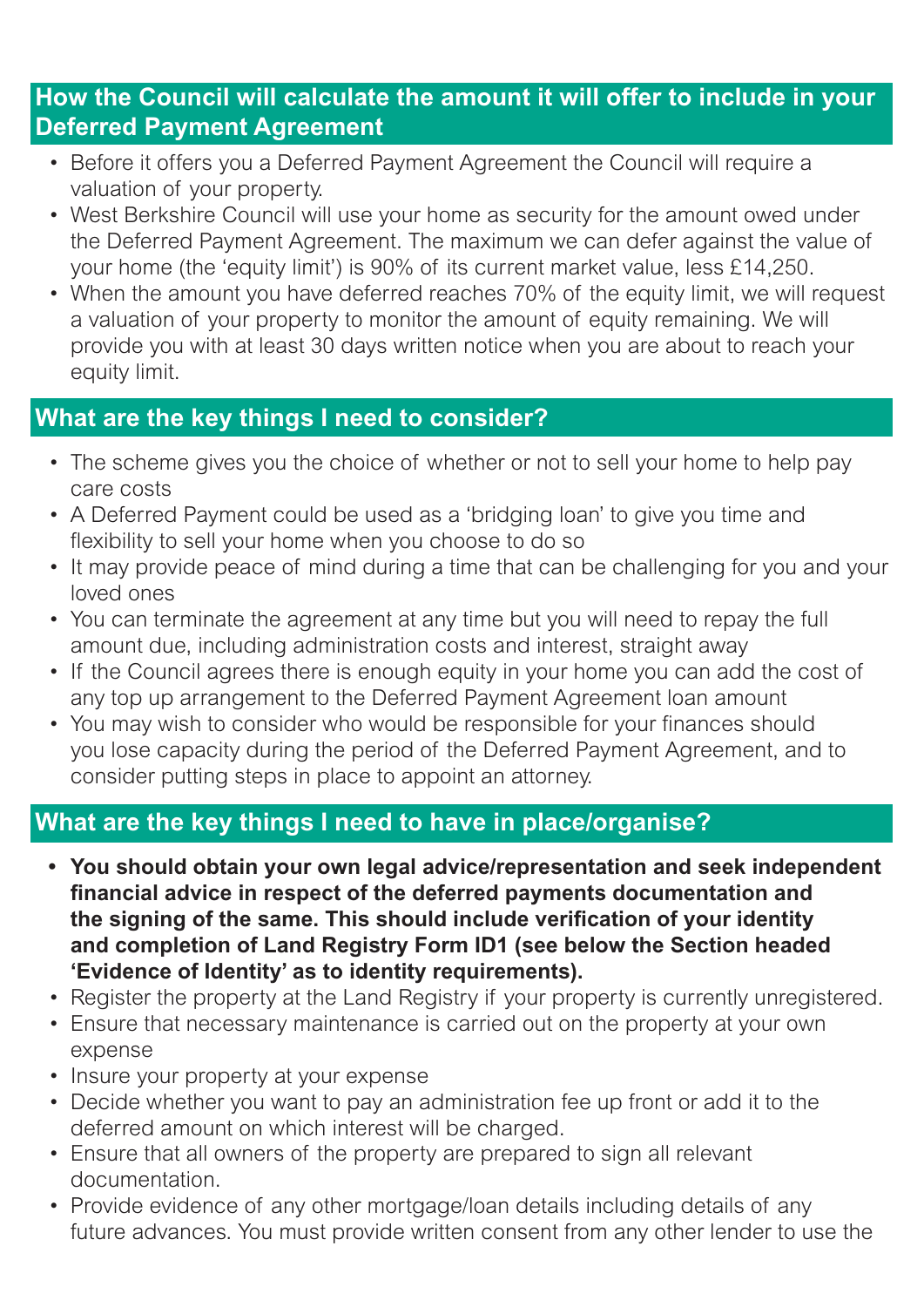property as security against a deferred payment agreement

- If you are a leaseholder, you will need to supply a copy of the lease and where stipulated in the lease, the Freeholder's and /or third party consent for you to use the property as security against a deferred payment agreement
- If you have a Deputy or an attorney, the Council needs to see the deputyship or lasting power of attorney order. If the power of attorney is more than 12 months old and has not been registered you will need to supply evidence that this has not been revoked.
- If you are in the process of appointing a Deputy or Attorney please provide evidence of the application. As soon as your Deputy or Attorney receives the papers giving them legal authority, they should send a certified copy to the Council.
- In circumstances where you lack mental capacity but have made an enduring or lasting power of attorney, the Land Registry will require proof that the donor lacks capacity in the form of a letter or report from a medical doctor
- If the property is co-owned with your Deputy or Attorney, you will need to appoint a second Trustee before any dealing with the property can take place. To do this, you will need to apply to the Court of Protection.

# **When the Council will stop deferring any more care costs**

The Council will not continue to defer any further costs and charges under the Agreement in the following circumstances:

- If your total assets including the value of your property fall below the level of £23,250 and you therefore become eligible for Council support in paying for your care
- If you no longer have a need for care in a care home or supported living accommodation
- If you breach certain predefined terms of your deferred payment agreement and it is not possible to resolve the issue
- If the property becomes disregarded under charging regulations
- The Council must cease deferring further amounts when a person has reached the 'equity limit' that they are allowed to defer (see 'how much can be deferred'). This also applies when the value of the security has dropped and so the 'equity limit' has been reached earlier than expected.
- Upon death Future correspondence will be with the executor of your estate and payment will be expected 90 days after the date of your death. After this 90 day period, if West Berkshire Council conclude that active steps to repay the debt are not being taken, West Berkshire Council may enter into legal proceedings to reclaim the amount due.

If the Council refuses to defer any more charges for you it will provide you with a minimum of 30 days advance notice and an indication of how your care costs will need to be met in the future. The Agreement remains in place in respect of the costs deferred prior to any of the events that result in no further amounts being deferred and interest continues to be added to the deferred amount.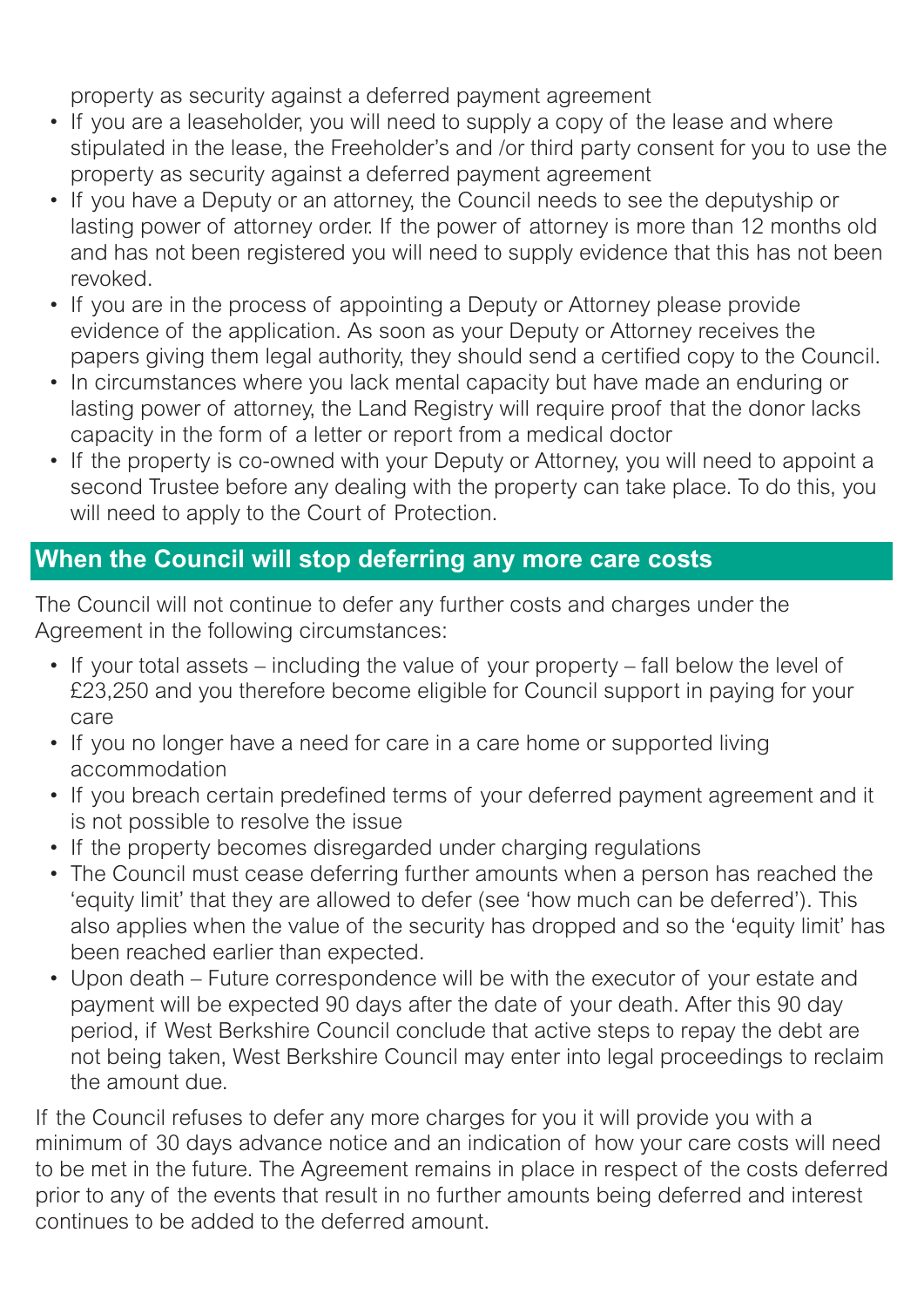## **Capacity – acting on someone's behalf**

If the person receiving care already has an attorney for finance and property or a court appointed Deputy, the Attorney or Deputy can consider whether to enter into a Deferred Payment Agreement.

If the person lacks mental capacity to manage their finances and has not already appointed an Attorney, an application will need to be made to the Court of Protection for someone to become their Deputy. Once appointed, a Deputy can consider whether to enter into a Deferred Payment Agreement on the person who is receiving care's behalf.

More information about applying to be appointed a deputy can be found at **www.gov.uk/court-of-protection**

### **Evidence of Identity**

In order to reduce registration fraud we are required, by the Land Registry, to confirm that steps have been taken to verify an individual's identity.

Consequently, when we register a legal charge under the deferred payments scheme ID needs to be verified, where applicable that of your attorney(s) and any co-owner(s) of the property.

A Land Registry form ID1 is required in each instance for this purpose. This will entail an inspection, at your Solicitors office, of the original of either of the following documents:

#### **One of the following (List A):**

- Current valid full passport
- Current United Kingdom, EU, Isle of Man, Channel Islands photocard driving licence (not a provisional licence)
- Current Biometric Residence Permit issued by the UK Home Office to a non-UK national resident in the UK

#### **OR**

#### **Two of the following (List B):**

- Credit Card bearing the Mastercard or Visa Logo or a debit or multi-function card bearing the Maestro or Visa Logo which was issued in the United Kingdom which is supported by an original account statement less than three months old
- Utility bill less than three months old
- Council tax bill for current year
- Council rent book showing the rent paid for the last three months
- Mortgage Statement for the mortgage accounting year just ended
- Current firearm or shotgun certificate

Supporting statements must be postal statements and not sent electronically.

The form and guidance can be found at **www.gov.uk/completing-forms-id1-and-id2**

**West Berkshire Council's Legal Services will be unable to proceed with your application without a completed form(s) ID1.**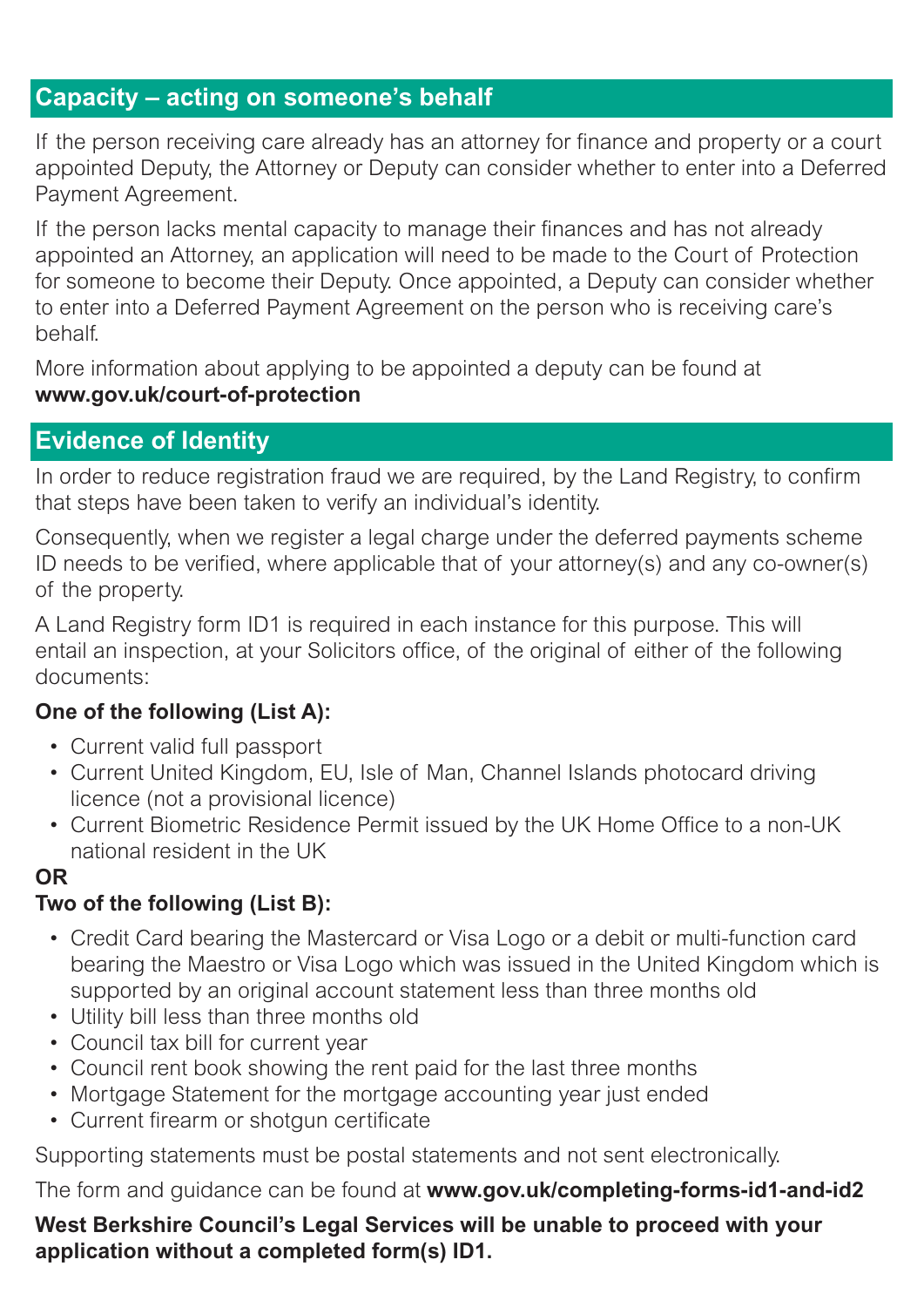Your identity, and that of any attorney(s) or co-owner(s), should ideally be verified by your own Solicitor. As an exception, where this is not possible, verification can be undertaken by West Berkshire Council's Legal Services, at the Council's Market Street Offices, for which a fee of £75.00 will be payable. A pre-booked appointment must be arranged in these circumstances. Legal Services is unfortunately not able to verify ID at any other location.

Please note that the Land Registry does not require identity evidence for a deputy(s) appointed by order of the Court of Protection.

In addition, in circumstances where you lack mental capacity but have made an enduring or lasting power of attorney, the Land Registry will require proof that the donor lacks capacity in the form of a letter or report from a medical doctor. Identity evidence would still be required for the attorney(s).

# **Frequently Asked Questions**

*Do I have to enter into a Deferred Payment Agreement?* **No. A Deferred Payment** Agreement is one option available for covering the cost of your care if you meet the criteria and relevant conditions. However, you can choose to pay for your own care through arranging a loan with a third party or selling your home.

*Why am I being advised to seek independent legal and financial advice before*  **entering into a Deferred Payment Agreement?** The agreement is a legally binding document and it is important that anyone signing such an agreement has the opportunity to consider whether they wish to seek such advice.

*What happens if I wish to sell my property?* You can choose to sell your property at any point during the Deferred Payment Agreement. The full deferred amount – including any deferred legal fees and interest – is repayable on the date of sale or disposal of the property.

*Do I still need to pay some money to the Council during the Deferred Payment*  **Agreement period?** You will need to pay your assessed financial contribution towards your care costs throughout the period of your agreement. This will be assessed based on your financial circumstances other than your property and will include your income and savings.

*How long will the Deferred Payment Agreement be in place?* **A Deferred Payment** Agreement can remain in place until you sell or dispose of your property or if someone else repays the money to the Council. The full deferred amount – including any deferred administration charges and interest – is repayable immediately on the sale of the property or within 90 days of the date of death of the service user (whichever is sooner). When final payment is received West Berkshire Council will release the legal charge on your property with the Land Registry.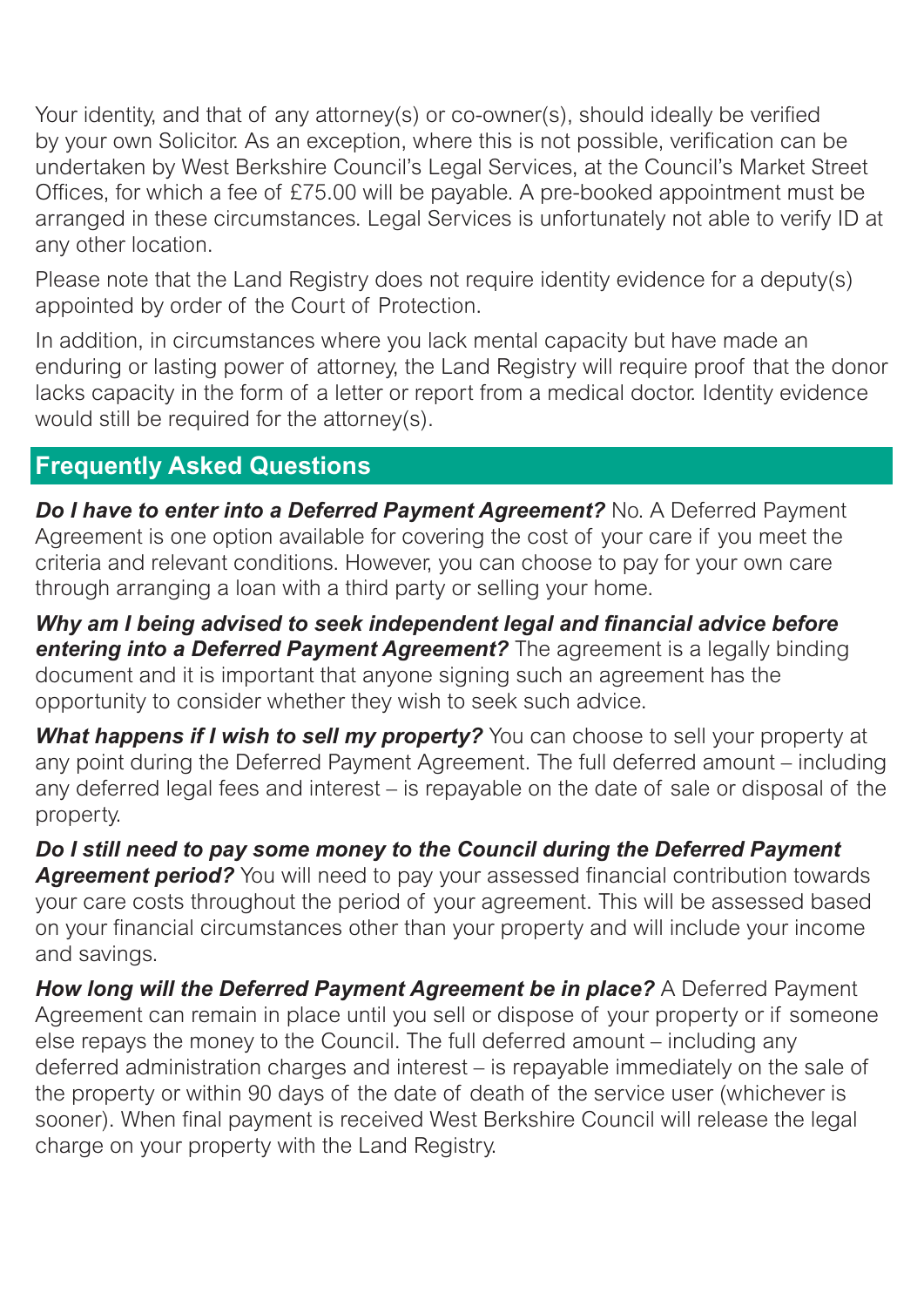*What happens if I use up the equity in my property?* **You will only be able to continue** to defer your care costs against the property whilst the property remains within the 'equity limit'. Your twice yearly statement will ensure you are kept informed of this. The statement will show the amount of care fees deferred, interest and deferred set up fees accrued to date, the total amount due and the equity remaining in the home, along with an estimate of the date the equity limit will be reached. West Berkshire Council will also provide a statement on request within 28 days

Interest will continue to be added to the full existing deferred amount once this limit has been reached although no additional amounts to cover care costs will be deferred.

*What costs does the Deferred Payment Agreement cover?* You can defer an agreed part of your care costs including any top up arrangement, plus legal set up fees and interest. It does not cover any contribution you are assessed to make towards the cost of your care from your income and savings.

*Do I still pay legal set up fees if I decide not to go ahead with the agreement?* The Council will charge you for the legal costs of any work carried out.

*My property is not registered at the Land Registry. Can I still enter into a Deferred*  **Payment?** If your property is unregistered and you wish to apply for a Deferred Payment Agreement you will first need to register your property at the Land Registry.

*I own the property with other people. Can I still enter into a Deferred Payment Agreement?* The Council will consider offering a Deferred Payment Agreement in relation to property in which more than one person has an interest. It will consider each case of co-ownership on its own facts as complications can arise depending on how the property is owned by more than one person and what is registered at the Land Registry.

If a deferred payment agreement is offered, **ALL** co-owners must join in as borrowers to the legal charge. In addition they will need to consent to the legal charge and will need to agree not to object to the sale of the property for the purpose of repaying the debt due to the Local Authority

*How much will I be allowed to keep each week from my income and/or savings?*

You will be allowed to keep a Disposable Income Allowance of up to £144 per week. However, by choosing to retain less than the maximum amount you will reduce the amount you are deferring and will accrue less debt overall.

# *What happens if West Berkshire Council cannot offer me a Deferred Payment?*

It is hoped that instances where this occurs will be rare, but can occur if:

- 1. You do not return the Deferred Payment Agreement
- 2. A co-owner will not sign the Deferred Payment Agreement
- 3. West Berkshire Council cannot register a first legal charge on your property
- 4. You do not meet the eligibility criteria for a deferred payment

In these instances you will have to find alternative ways to fund your care and make arrangements to pay the care provider direct until your assets reach the upper capital limit, at which point you should contact West Berkshire Council to request funding.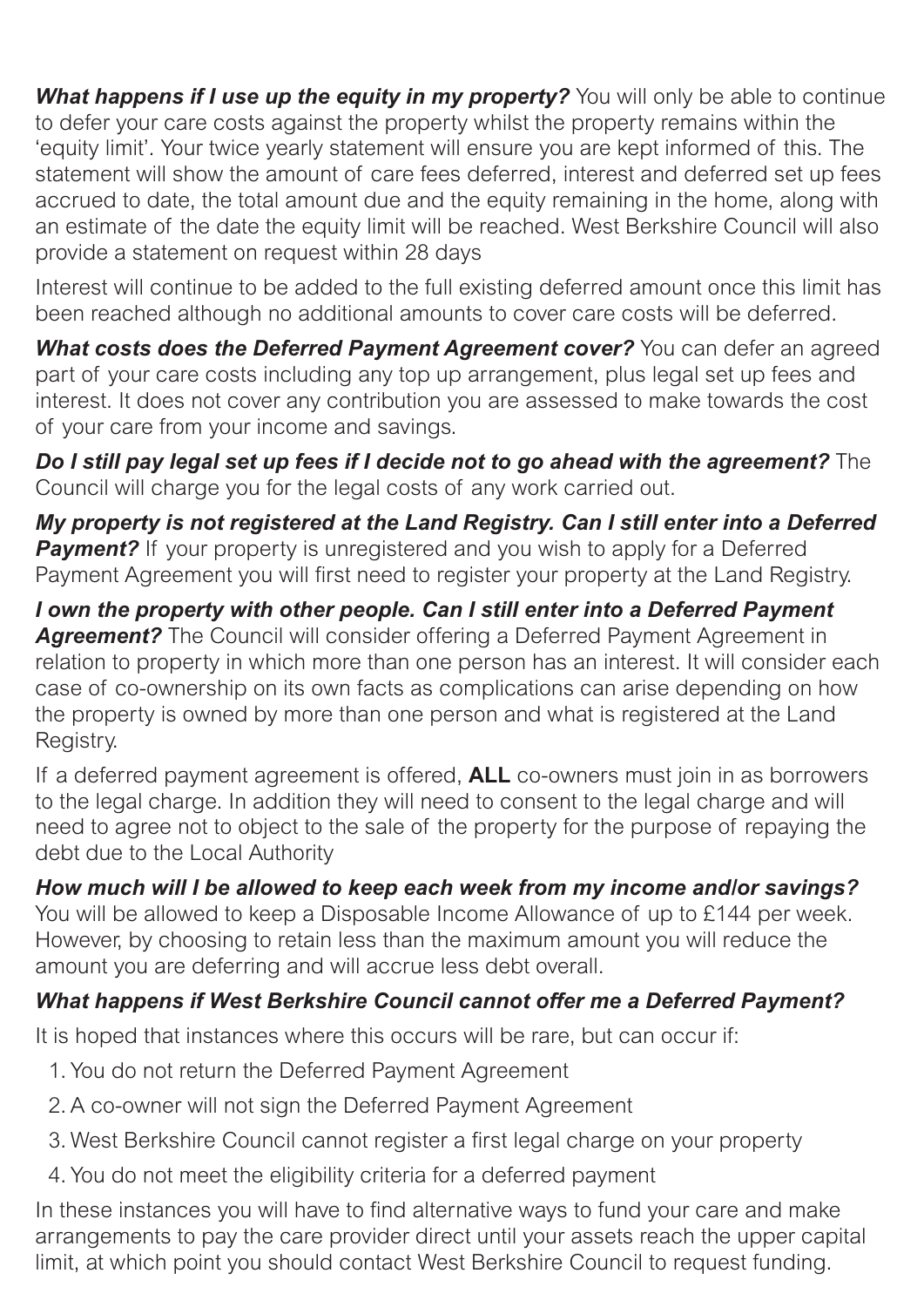#### *Will entering into a Deferred Payment Arrangement have any effect on my benefits?*

Yes. If you have entered into a Deferred Payment Arrangement and it is not your intention to sell your property during your lifetime any means tested benefits will cease. This is because within the rules of these means test benefits, your property is unable to be disregarded. If it is your intention to put your property up for sale, you are able to retain your means tested benefits or Pension Credit for a period of 26 weeks. You will be required to provide verification to the Department of Works and Pensions of your intention to sell the property; this is usually in the form of an estate agent's valuation.

If you have entered into a Deferred Payment Arrangement you are entitled to retain your Attendance Allowance, Disability Living Allowance or Personal Independence Payment. Your contribution towards your care will be adjusted to reflect this.

### **Where you can get independent advice**

If you need further guidance concerning local authority charging for care, independent advice can be obtained from the Citizens Advice Bureau, charities for older people, solicitors and financial advisors.

Some financial advisers specialize in advising older people on financial matters. For further information contact the Society of Later Life Advisers (SOLLA) 0845 2909 or **www.societyoflaterlifeadvisers.co.uk**

## **How to apply for the Deferred Payment Scheme**

The first step is to complete the deferred payment scheme application form and return it to:

Financial Assessment & Charging Team West Berkshire Council Market Street **Newbury** Berkshire, RG14 1BZ

**The deferred payment agreement and legal charge must take effect immediately after the property disregard period ends. Therefore this application form should be returned to the Financial Assessment & Charging Team by no later than the start of the 8th week of the disregard period.**

You can only sign this form on behalf of your relative, friend or client if you have the relevant legal authority.